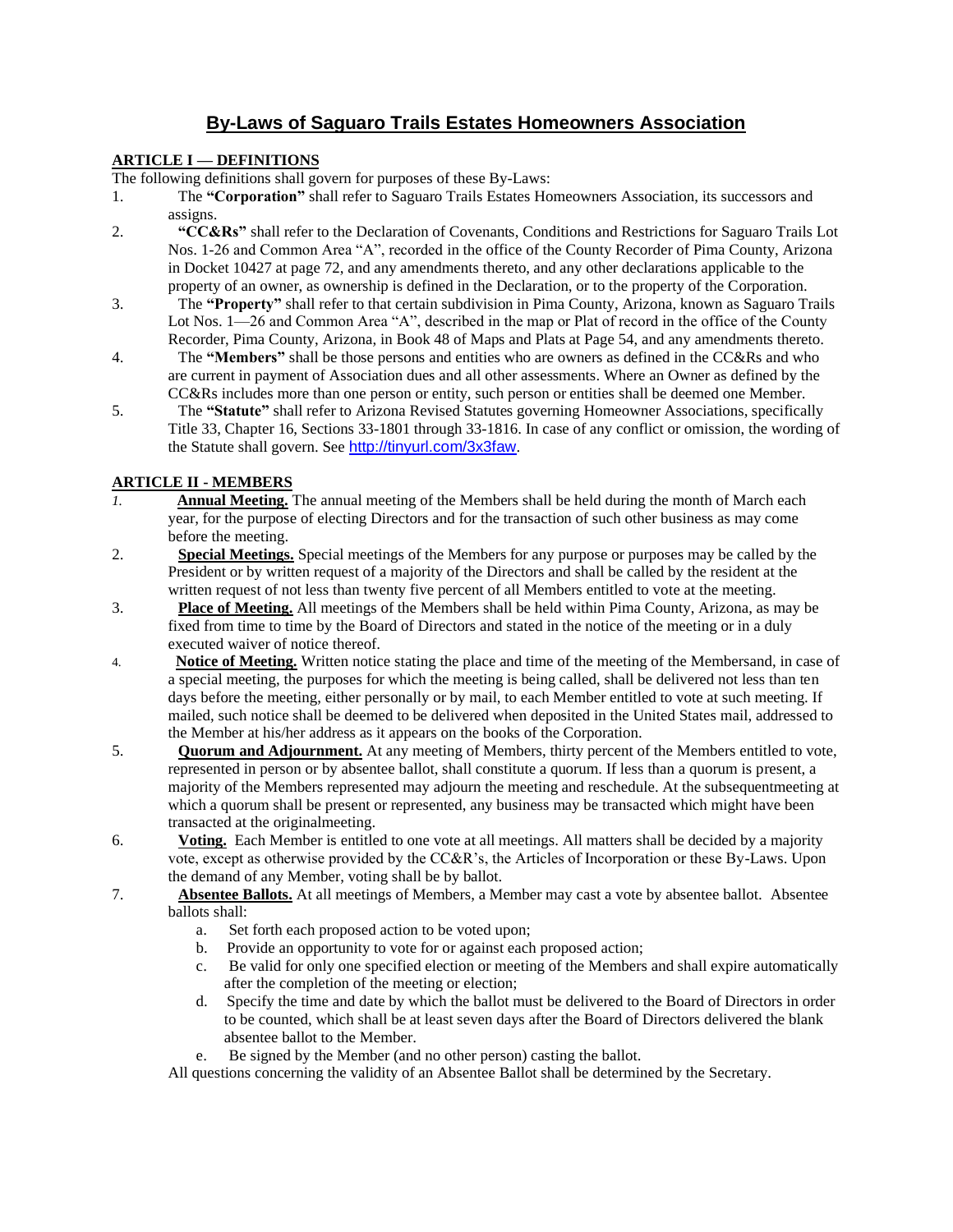- 8. **Conduct of Meetings.** Meetings of the Members shall be presided over by the President or if he/she is not present by the Vice President, or if he/she is not present by a chairman to he chosen at the meeting. The Secretary or in his/her absence a person chosen at the meeting shall act as secretary of the meeting.
- 9. **Action by Resolution.** Any action which may be taken at a meeting of the Members may be taken without a meeting if a consent in writing, setting forth the action so taken, is signed by a majority of the Members entitled to vote thereon if the consents of all Members entitled to vote were solicited in writing.

## **ARTICLE III - BOARD OF DIRECTORS**

- 1. **General.** The business and affairs of the Corporation shall be managed by its Board of Directors, hereafter referred to as the Board.
- 2. **Number.** The Board shall consist of five persons. The Directors shall be elected at the annual meeting of the Members, except as provided in Section 11 this Article.
- 3. **Term.** Directors shall be elected to two-year terms. Two Directors shall be elected in odd-numbered years and three Directors shall be elected in even-numbered years. This does not preclude incumbent directors from running and being re-elected.
- 4. **Regular Meetings.** A regular meeting of the Board to elect the Officers of the Corporation shall be held within 14 calendar days after the annual meeting of Members.
- 5. **Special Meetings.** Special meetings of the Board may be called by the President or at the request of any Director. The person or persons authorized to call special meetings of the Board may fix the time and place for holding any such special meeting called by them.
- 6. **Notice of Meetings.** Notice to Members of meetings of the Board shall be given at least 48 hours in advance of the meeting by newsletter, email, conspicuous posting or any other reasonable means as determined by the Board, stating the time and place of the meeting. Notice is not required if emergency circumstances require action by the Board before notice can be given. The failure of any Member to receive actual notice of a meeting of the board of directors does not affect the validity of any action taken at that meeting.

 The attendance of a Director at a meeting shall constitute a waiver of notice of such meeting, except where a Director attends a meeting for the express purpose of objecting to the transaction of any business because the meeting is not lawfully called or convened.

- 7. **Conduct of Meeting.** At all meetings of the Board, the President, or in his/her absence the Vice President, or in his/her absence a chairman chosen by the Directors present, shall preside. The Secretary, or in his/her absence any person appointed by the chairman, shall act as secretary of the meeting. Summarizing the requirements of the Statute:
	- a. Meetings of the Board are open to all Members or any person designated by a Member in writing as the Member's representative.
	- b. Members or designated representatives shall be permitted to attend and speak at an appropriate time during the deliberations and proceedings. The Board may place reasonable time restrictions on those persons during the meeting, but shall provide for a reasonable number of persons to speak on each side of an issue.
	- c. Any portion of a meeting may be closed only if that closed portion of the meeting is limited to consideration of one or more of the following:
		- Legal advice from an attorney for the Board or Association.
		- Pending or contemplated litigation.
		- Personal, health or financial information about a Member or an employee of the Association or one of its contractors.
		- Matters relating to the job performance, compensation, or specific complaints relating to an employee of the Association or one of its contractors.
- 8. **Quorum.** At any meeting of the Board, a majority of the Directors shall constitute a quorum for the transaction of business. The act of the majority of the Directors present at any meeting at which there is a quorum shall be the act of the Board, except as otherwise provided by the CC&Rs, the Articles of Incorporation or these By-Laws.
- 9. **Removal of Directors.** Any Director may be removed for cause by vote of the Members or by the Board. Directors may be removed without cause at any time by the Members at a special meeting of Members called for that purpose.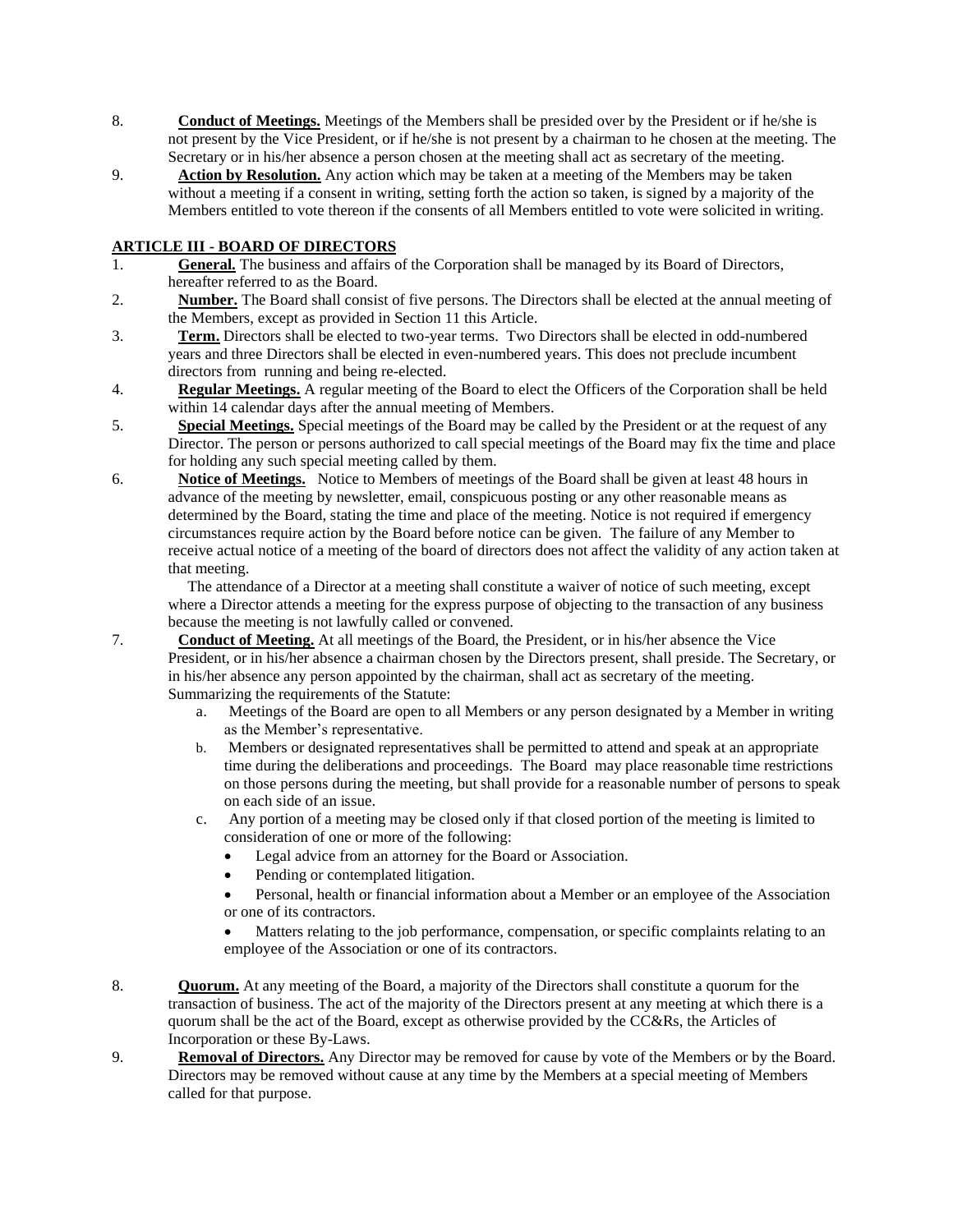- 10. **Resignation.** A Director may resign at any time by giving written notice to the Board, the President, or the Secretary of the Corporation. Unless otherwise specified in the notice, the resignation shall take effect upon receipt thereof by the Board or such Officer, and the acceptance of the resignation shall not be necessary to make it effective- Any Director, who fails to attend three consecutive regular meetings of the Board, unless excused for valid reasons by resolution of the Board, shall be deemed to have resigned.
- 11. **Newly Created Directorships and Vacancies.** Newly created Directorships resulting from an increase in the number of Directors and vacancies occurring in the Board for any reason, except the removal of Directors without cause, may be filled by a vote of the Directors then in office. Vacancies occurring by reason of the removal of Directors without cause shall be filled by vote of the Members. A Director elected to fill a vacancy caused by resignation, death, or removal shall be elected to hold office for the unexpired term of his/her predecessor.
- 12. **Compensation.** No compensation shall be paid to Directors for their services, but by resolution of the Board expenses for actual attendance at each regular or special meeting of the Board may be authorized.
- 13. **Executive and Other Committees.** The Board may, by resolution passed by a majority of the whole Board, designate one or more committees, each committee to consist of one or more Directors and Members as the Board determines. Any such committee, to the extent provided in the resolution of the Board, shall have and may only exercise the powers and authority as delegated by the Board in the management of the business and affairs of the Corporation. Such committee or committees shall have such name or names as may be determined from time to time by resolution adopted by the Board. Each committee shall keep regular minutes of its meetings and report the same to the Board when required.
- 14. **Action by Resolution.** Any action which may be taken at a meeting of the Board or of any committee thereof may be taken without a meeting, if all Members of the Board or committee, as the case may be, consent thereto in writing, and the writing or writings are filed with the minutes of the proceedings of the Board or committee. If action is taken by email, then a copy of the email authorizing the action shall be filed with the minutes.
- 15. **Dues and Other Assessments**. The Board shall establish dues sufficient to meet future expenses and to maintain a reasonable reserve. Annual increases greater than 10% require approval of the Members.

#### **ARTICLE IV — OFFICERS**

- 1. **Number.** The Officers of the Corporation shall be a President, a Vice President, a Secretary and a Treasurer, each of whom shall be elected by the Board. Such other Officers and assistant Officers as may be deemed necessary may be elected or appointed by the Board. Any number of offices may be held by the same person. Officers must be Members of the Corporation.
- 2. **Election and Term of Office.** The Officers shall be elected at the first meeting of the Board and thereafter at each annual meeting of the Board held after each annual meeting of the Members - Each Officer shall hold office until his/her successor is duly elected and qualified, or until his/her resignation, removal, or inability to serve as hereinafter provided.
- 3. **Resignation.** An Officer may resign at any time by giving written notice to the Board or to another Officer of the Corporation. Unless otherwise specified in the notice, the resignation shall take effect upon receipt thereof by the Board or Officer and the acceptance of the resignation shall not be necessary to make it effective.
- 4. **Removal.** Any Officer or agent elected or appointed by the Board may be removed by the Board whenever, in their judgment, the best interests of the Corporation would thereby be served.
- 5. **Vacancies.** A vacancy in any office because of death, resignation, removal, disqualification or otherwise, may be filled by vote of the Directors for the unexpired portion of the term.
- 6. **President.** The President shall be the principal executive Officer of the Corporation. He/she shall, when present, preside at all meetings of the Members and the Board. He/she may only sign, with the authorization of the Board, any deeds, mortgages, bonds, contracts, or other instruments which the Board has authorized to be executed, except in cases where the signing and execution thereof shall be expressly delegated by the Board or by the By—Laws to some other Officer or agent of the Corporation, or shall be required by law to be otherwise signed or executed; and in general shall perform all duties incident to the office of the President and such other duties as may be prescribed by the Board from time to time.
- 7. **Vice President.** In the absence of the President or in the event of his/her death, inability or refusal to act, the Vice President shall perform the duties of the President, and when so acting, shall have the powers of and be subject to all the restrictions upon the President. The Vice President shall perform such other duties as from time to time may be assigned to him/her by the President or by the Board.